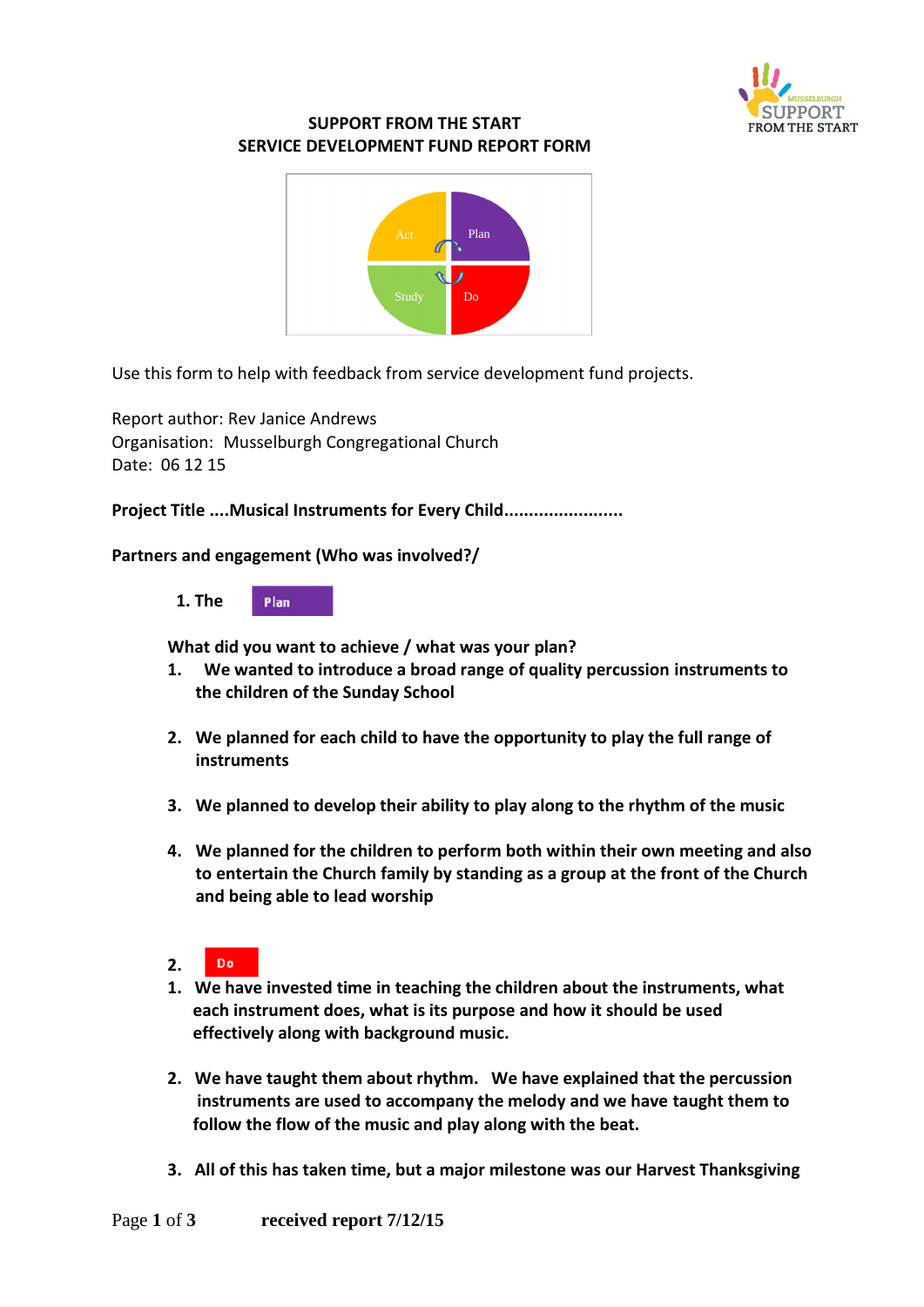**Service at the beginning of October. The children, each with a new instrument performed in front of a full Church. There were around 80 people present and the children all confidently played their part. The difference in what they were able to do with the new instruments was measurable. Prior to receiving this generous grant we only had a few tambourines, it was good to see each child, around 16 in number all playing new, quality instruments and using them as they are intended to be used.**

## **3. Study**

**On reflection do you think you achieved what you had planned to do? Can you evidence what you achieved?** 

- **1. Yes, I think we confidently agree that we have achieved our goal. The most simple way to evidence what has been achieved is to invite you to come and see the children performing and using the instruments. It is so encouraging to see these youngsters growing in confidence, learning new skills and working both individually and as a team as they perform together.**
- **3a. Tell us about any difficulties and barriers to achieving your plan:**
- **1. Time is always an issue. The only time we have altogether with teaching staff and children is for 1 hour on a Sunday morning, however we spent a few minutes each week for a number of weeks teaching rhythm and how to follow a melody and eventually achieved the desired goal.**
- **4.**  Act
- **1. We plan to use the instruments regularly and encourage all the children to use the full range that is now available.**
- **2. We will continue to give young people the opportunity of performing in front of a large audience, building their confidence and developing their ability.**
- **3. Our longer term goal is to encourage the children to form a praise band. However a stumbling block to this is finding someone with the ability and time to lead them.**

**What are the next steps for your project?**

**The next step is simply to continue as we are in the short term, providing opportunities for all children to play and perform.**

**How can it be sustained and improved?**

**It can be sustained by regular performing, this will help us to identify talent and develop abilities as the children become more musically/rhythmically aware.**